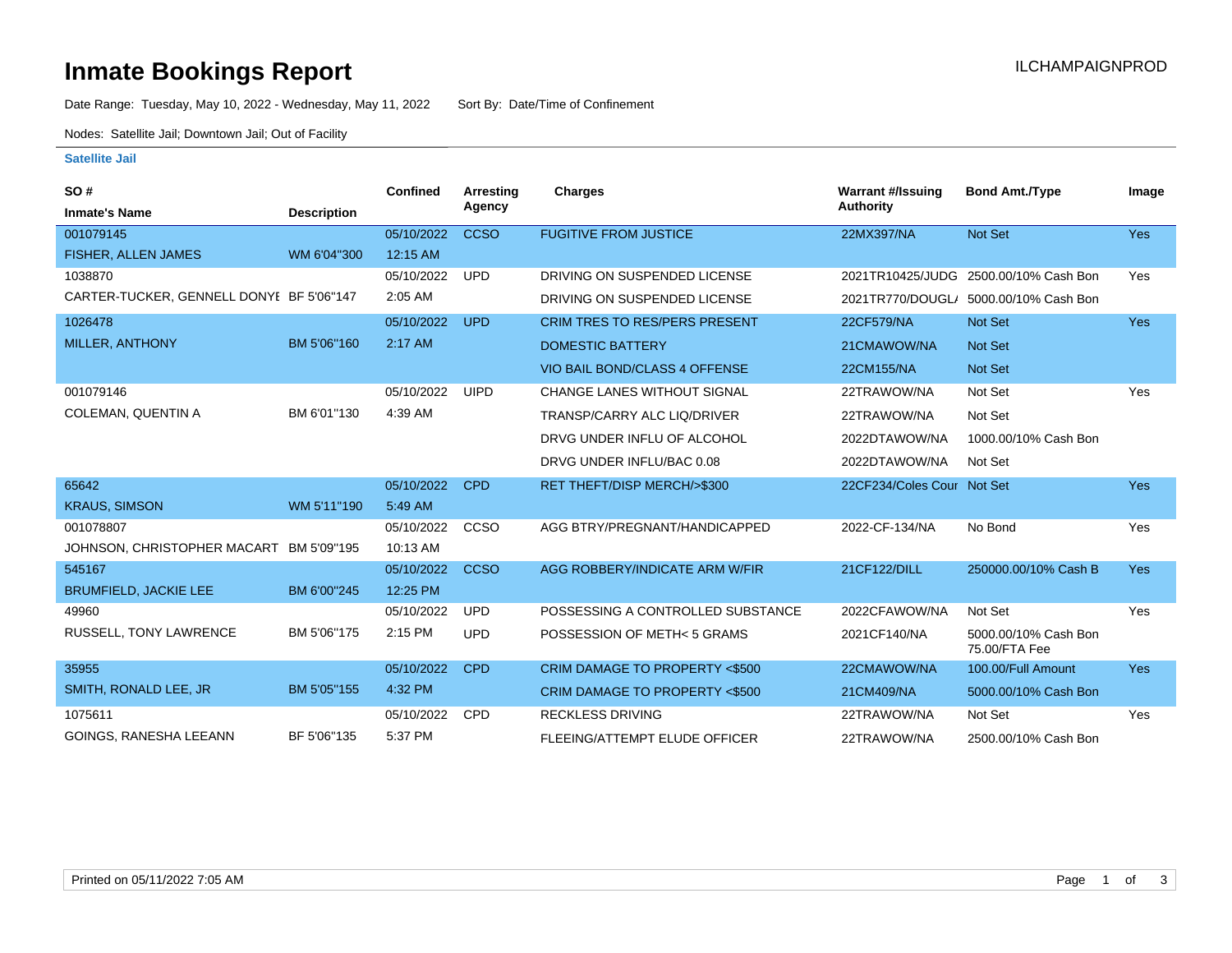# **Inmate Bookings Report Installation Control Control Control Control Control Control Control Control Control Control Control Control Control Control Control Control Control Control Control Control Control Control Control**

Date Range: Tuesday, May 10, 2022 - Wednesday, May 11, 2022 Sort By: Date/Time of Confinement

Nodes: Satellite Jail; Downtown Jail; Out of Facility

#### **Satellite Jail**

| SO#                         |                    | <b>Confined</b> | Arresting  | <b>Charges</b>                           | Warrant #/Issuing | <b>Bond Amt./Type</b> | Image      |
|-----------------------------|--------------------|-----------------|------------|------------------------------------------|-------------------|-----------------------|------------|
| <b>Inmate's Name</b>        | <b>Description</b> |                 | Agency     |                                          | Authority         |                       |            |
| 1039547                     |                    | 05/10/2022      | CPD        | RESIST/OBSTRUCTING A PEACE OFFICER       | 2022CFAWOW/NA     | Not Set               | <b>Yes</b> |
| HAHN, LUCAS, MICHAEL        | WM 5'05"140        | 6:01 PM         |            | DELIVERY OF OR POSSESSION OF W/INTENT TO | 2022CFAWOW/NA     | Not Set               |            |
|                             |                    |                 |            | POSS CAN/>100-500 GRAM/1ST               | 2022CFAWOW/NA     | Not Set               |            |
|                             |                    |                 |            | DRIVING ON SUSPENDED LICENSE             | 2022TRAWOW/NA     | Not Set               |            |
|                             |                    |                 |            | <b>TRANSP/CARRY ALC LIQ/DRIVER</b>       | 2022TRAWOW/NA     | Not Set               |            |
| 985610                      |                    | 05/10/2022      | <b>RPD</b> | DOMESTIC BATTERY                         | 22CMAWOW/NA       | Not Set               | Yes        |
| ROSARIO, BRYAN LEE          | WM 6'01"140        | 7:12 PM         |            | DOMESTIC BATTERY                         | 22CMAWOW/NA       | Not Set               |            |
| 001079147                   |                    | 05/10/2022      | <b>CPD</b> | AGG DOMESTIC BATTERY/STRANGLE            | 22CFAWOW/NA       | Not Set               | <b>Yes</b> |
| ABDALLAH, GHAITH MOHAMMAD   | IM 5'08"160        | 8:29 PM         |            |                                          |                   |                       |            |
| 35329                       |                    | 05/11/2022      | <b>UPD</b> | DOMESTIC BATTERY                         | 22CMAWOW/NA       | No Bond               | Yes        |
| <b>GRADY, JAMES LAMAR</b>   | BM 6'00"250        | 12:05 AM        |            | INTERF REPT DOMESTIC VIOLENCE            | 22CMAWOW/NA       | No Bond               |            |
| 1029213                     |                    | 05/11/2022      | <b>CPD</b> | DOMESTIC BATTERY                         | 2022CMAWOW/NA     | Not Set               | <b>Yes</b> |
| <b>GARY, DEANDRE ROMONE</b> | BM 5'09"150        | 2:45 AM         |            | <b>VIOLATE ORDER PROTECTION</b>          | 2022CMAWOW/NA     | Not Set               |            |

**Total Satellite . 15**